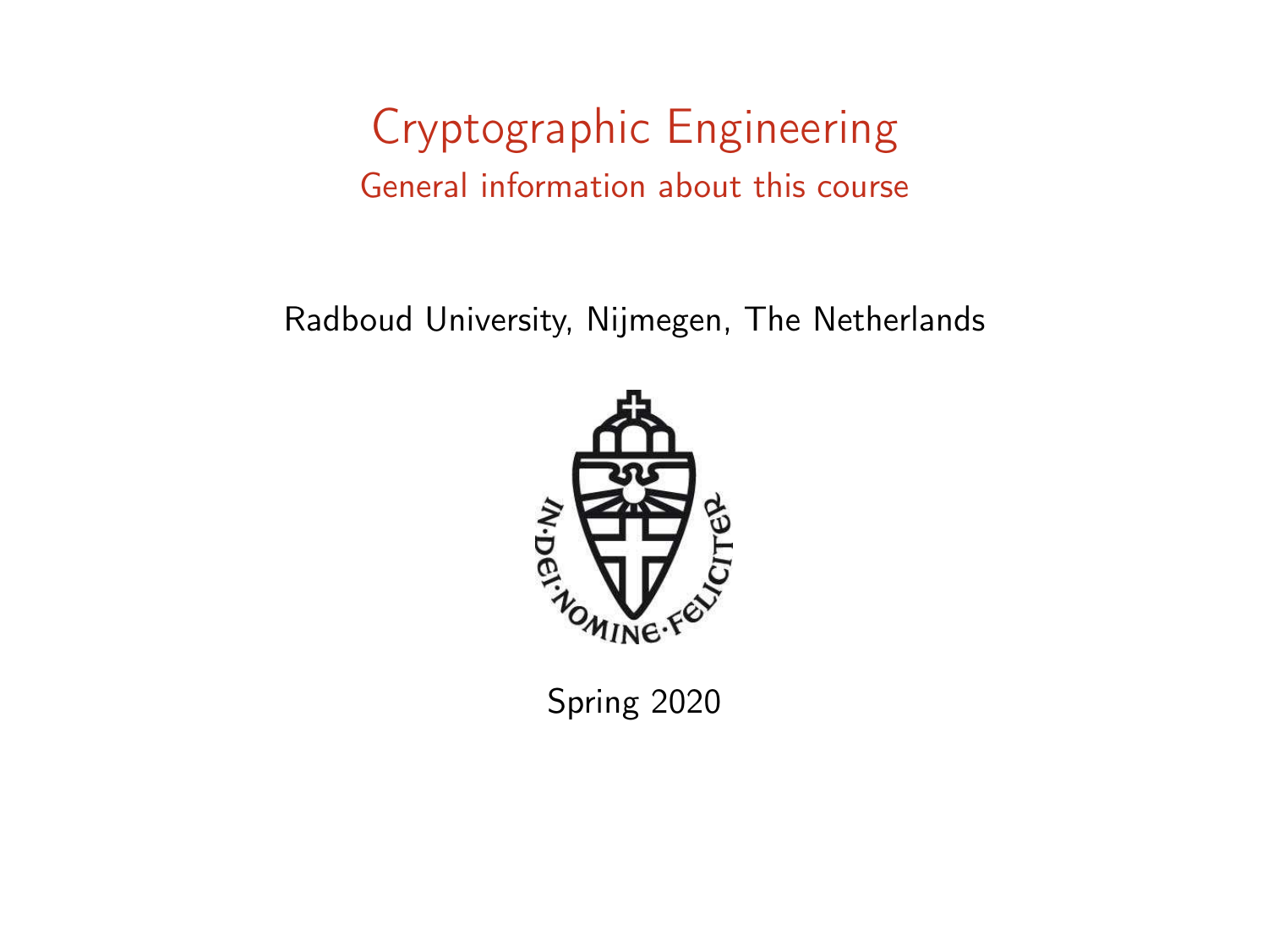### Two parts to this course

#### Part I: Engineering crypto software

- ▶ Teacher: Peter Schwabe Office: Mercator I, 3.02 [peter@cryptojedi.org](mailto:peter@cryptojedi.org)
- ▶ Assistant: Matthias Kannwischer Office: Mercator I, 3.11b [matthias@kannwischer.eu](mailto:matthias@kannwischer.eu)
- ▶ Lectures from Feb. 3 until Mar. 9
- ▶ Deadline for assignment: May. 8
- ▶ Resit deadline for assignment: Jul. 10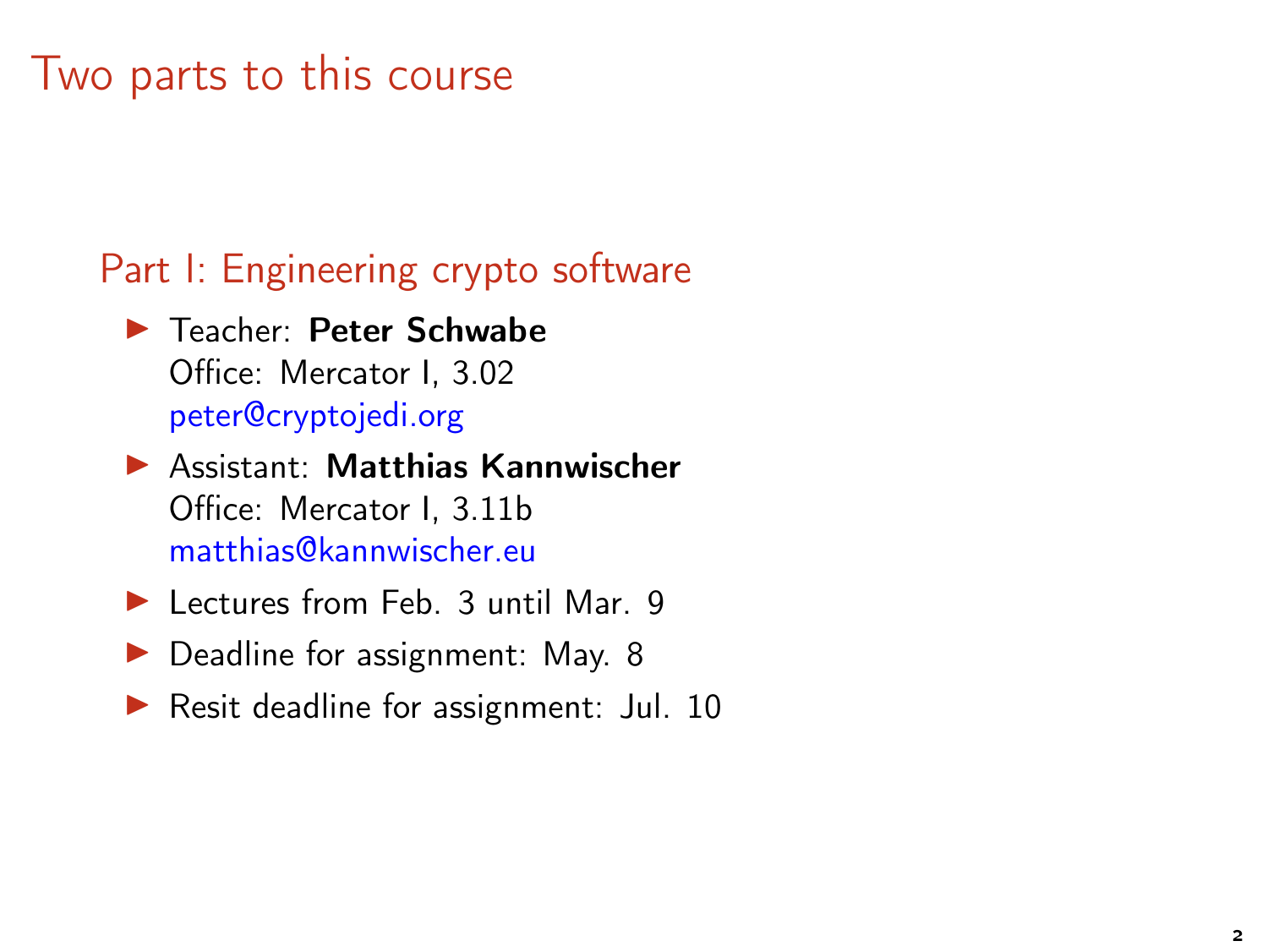### Two parts to this course

### Part II: Engineering crypto hardware

- $\blacktriangleright$  Teacher: Lejla Batina Office: Mercator I, 3.10 [lejla@cs.ru.nl](mailto:lejla@cs.ru.nl)
- ▶ Guest Professor: Patrick Schaumont Office: Mercator I, 3.02 [Patrick.Schaumont@ru.nl](mailto:Patrick.Schaumont@ru.nl)
- ▶ Assistant: Léo Weissbart Office: Mercator I, 3.11 [L.Weissbart@cs.ru.nl](mailto:L.Weissbart@cs.ru.nl)
- ▶ Lectures from Mar. 16 until Jun. 8
- ▶ Deadline for assignment: Jun. 26
- ▶ Resit deadline for assignment: Jul. 10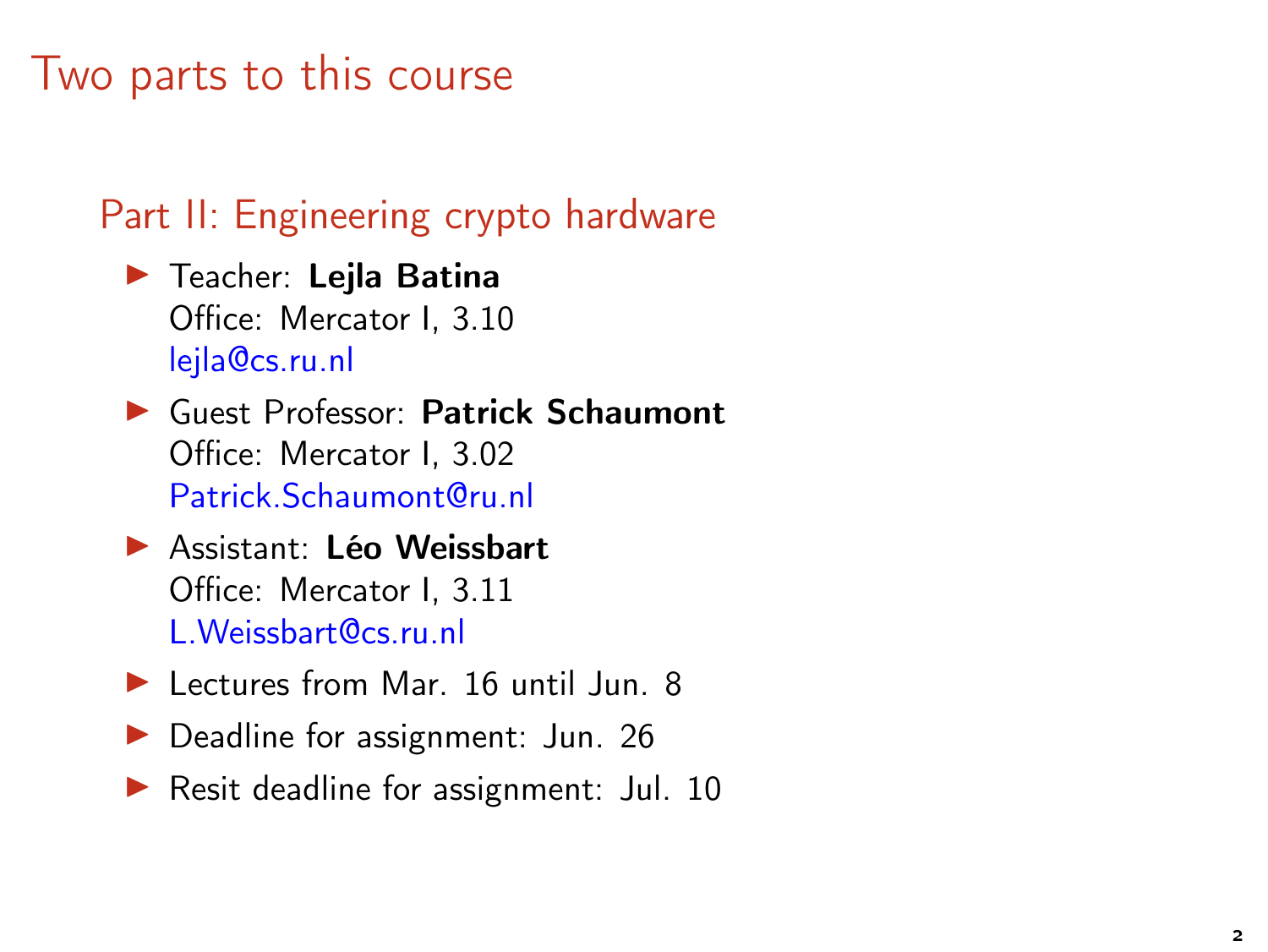# About this course

#### ▶ Coordinator: Lejla Batina

- ▶ Lecture/Tutorial: Monday, 15:30-19:15 in HG00.071
- ▶ Most Mondays only one lecture, i.e., until 17:15
- $\blacktriangleright$  No exam
- $\triangleright$  6 EC points
- ▶ Material (slides etc.) online on Brightspace
- ▶ Recommended prerequesite knowledge:
	- $\blacktriangleright$  C programming
	- ▶ TRU/e Cryptology (or similar course)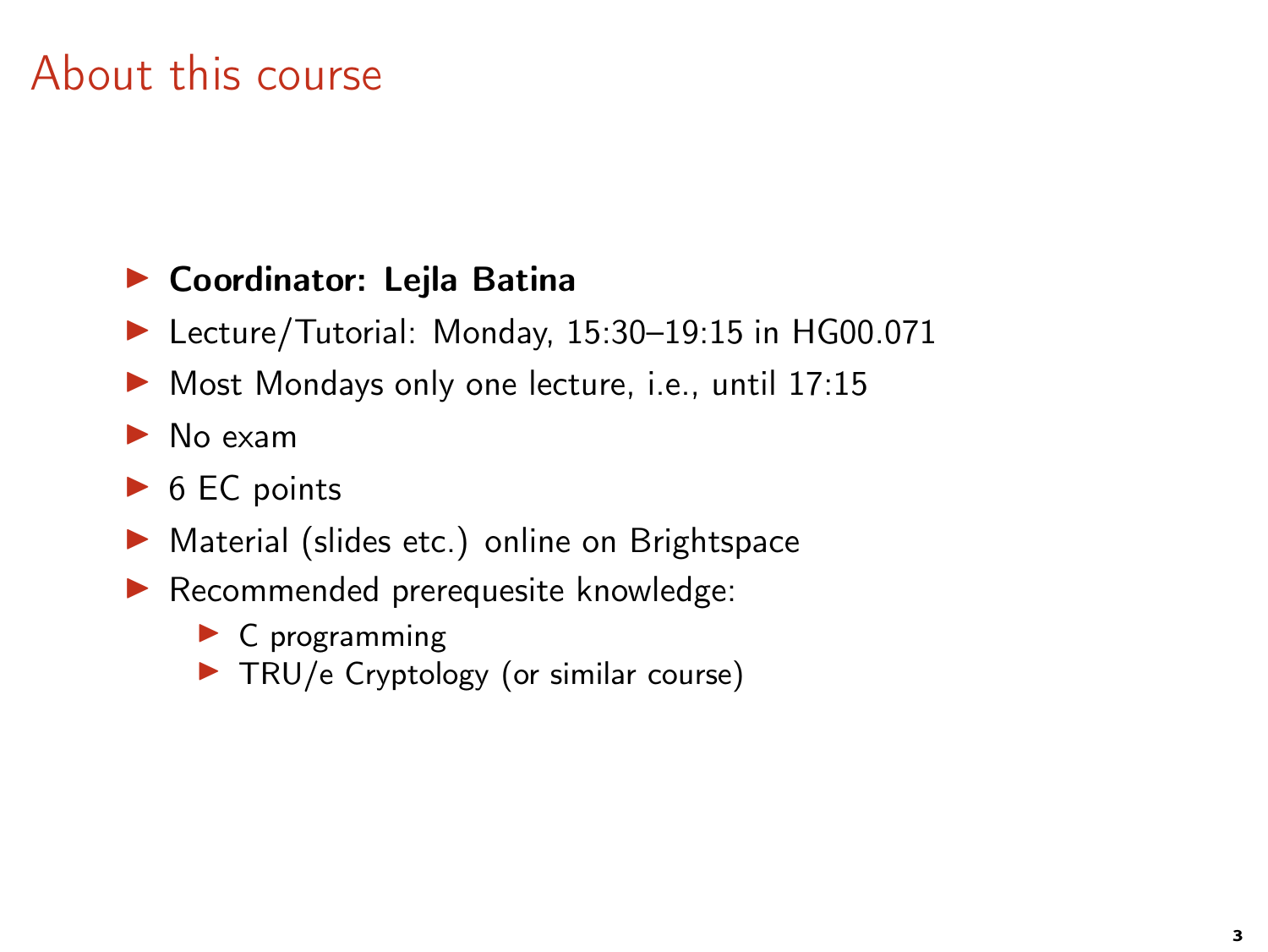# Computation of final grade

 $\blacktriangleright$  Two assignments:

- $\triangleright$  Software assignment (in Part I)
- ▶ Hardware assignment (in Part II)
- $\triangleright$  Work on assignments in groups of 2
- Final grade  $= 0.5SW + 0.5HW$ , where
	- $\triangleright$  SW = grade of the software assignment
	- $\blacktriangleright$  HW = grade of the hardware assignment
- $\blacktriangleright$  Additional requirement for passing the course:  $SW > 5$  and  $HW > 5$